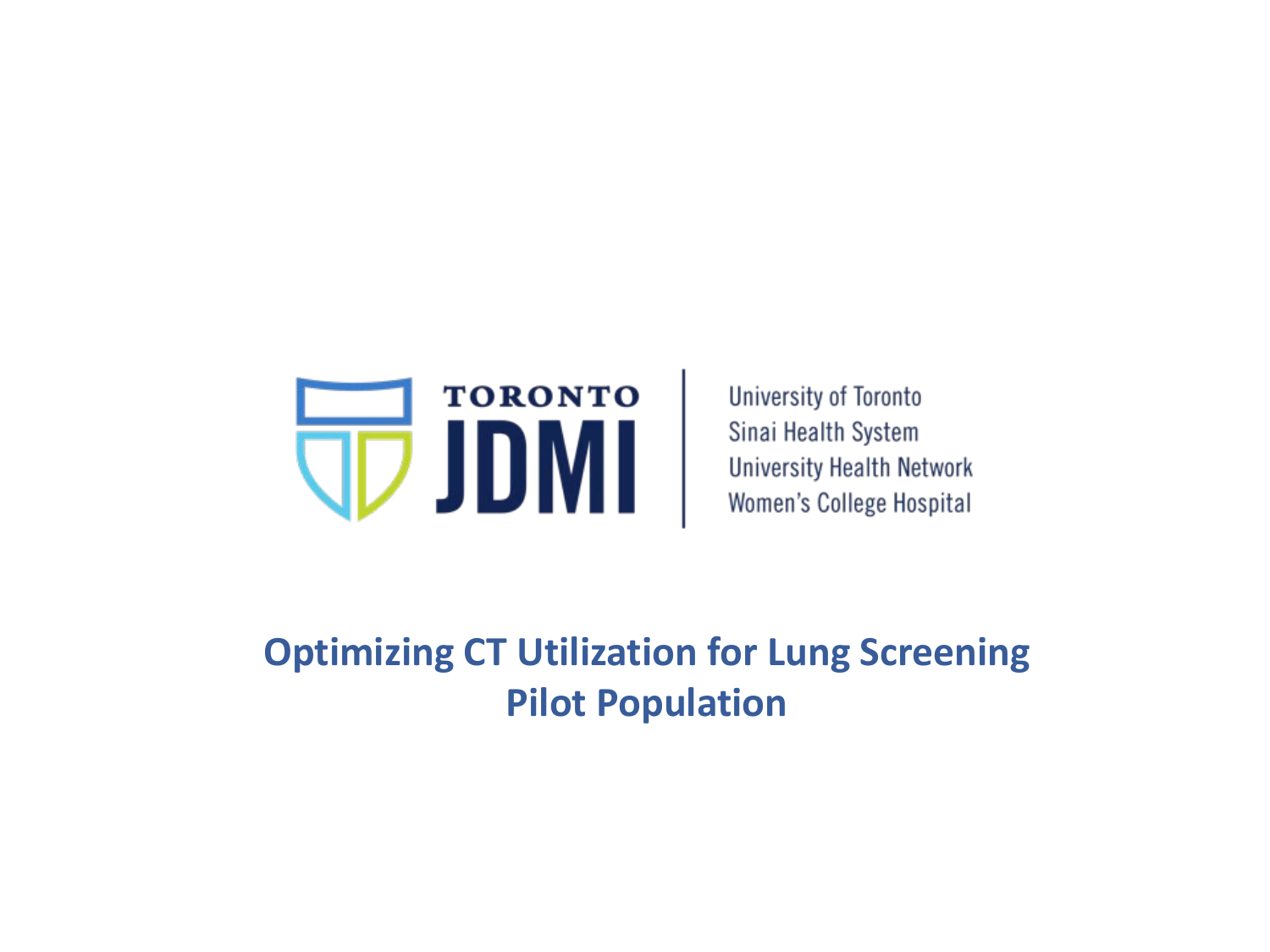

- The Joint Department of Medical Imaging (JDMI) at the University Heath Network (UHN) received financial support from Cancer Care Ontario, a government agency now part of Ontario Health, in the form of one-time funding for this pilot project
- •No other relationships with commercial interests exist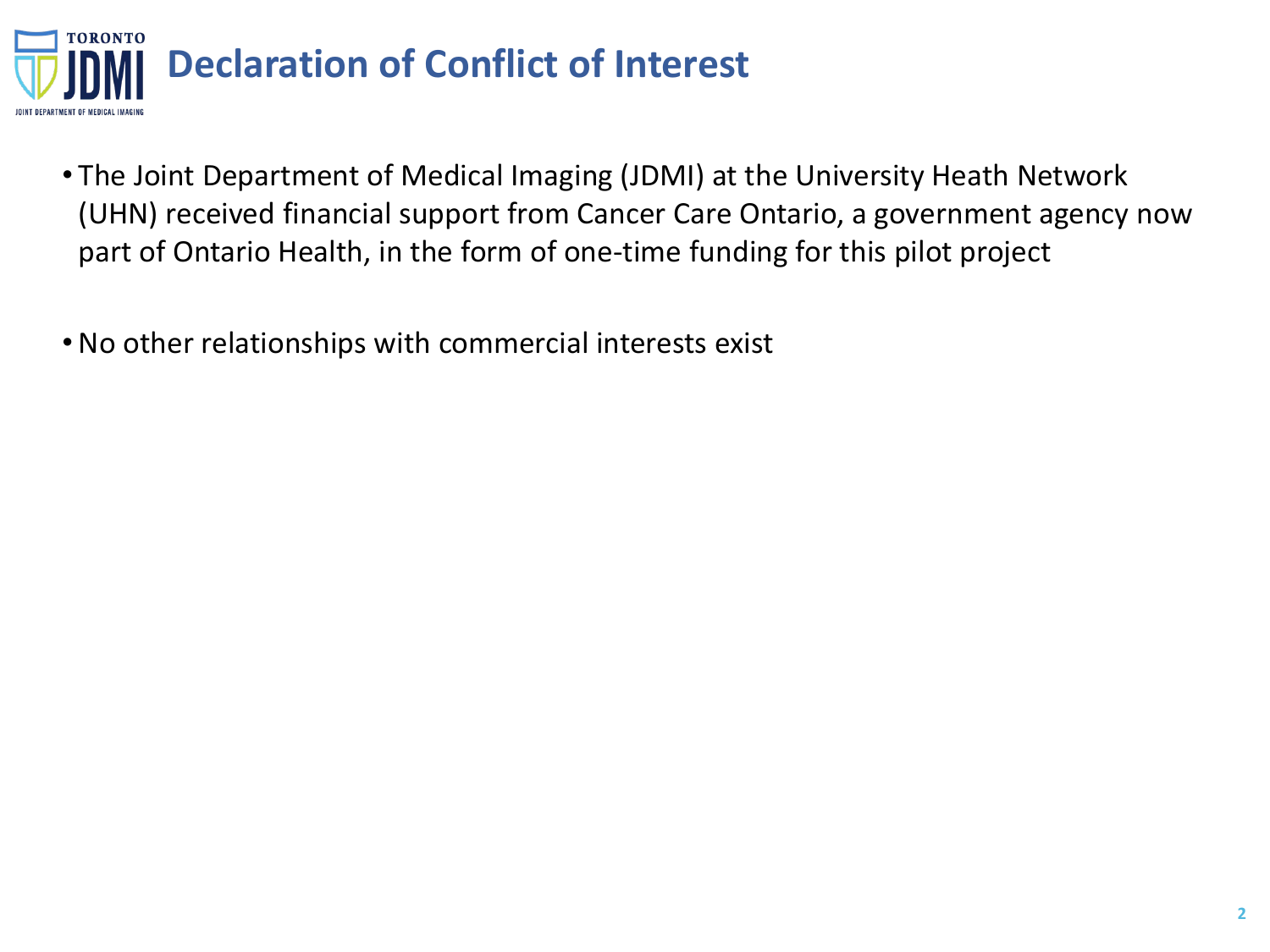

# Authors

- Mackenzie Crawford, Senior Project Analyst, Office of Strategy Management, JDMI
- Jisla Mathews, Manager of the Office of Strategy Management, JDMI
- Jenny Catton, Director of Diagnostic Performance, JDMI
- Maria DiDanieli, Screening Navigator, UHN High Risk Lung Screening Program, JDMI
- Shannon Olinoski, Screening Clerk, UHN High Risk Lung Screening Program, JDMI
- Raquel Gaspar, Clerical Supervisor, JDMI
- Talya Wolff, Manager of Patient Services and Experience, JDMI
- Janet Pereira-Ross, CT Supervisor, JDMI
- Jean Nash, Manager of Medical Imaging for Toronto General Hospital, JDMI

# Key Contributors

- Catherine Wang, VP, Clinical, UHN
- Cancer Care Ontario (now Ontario Health)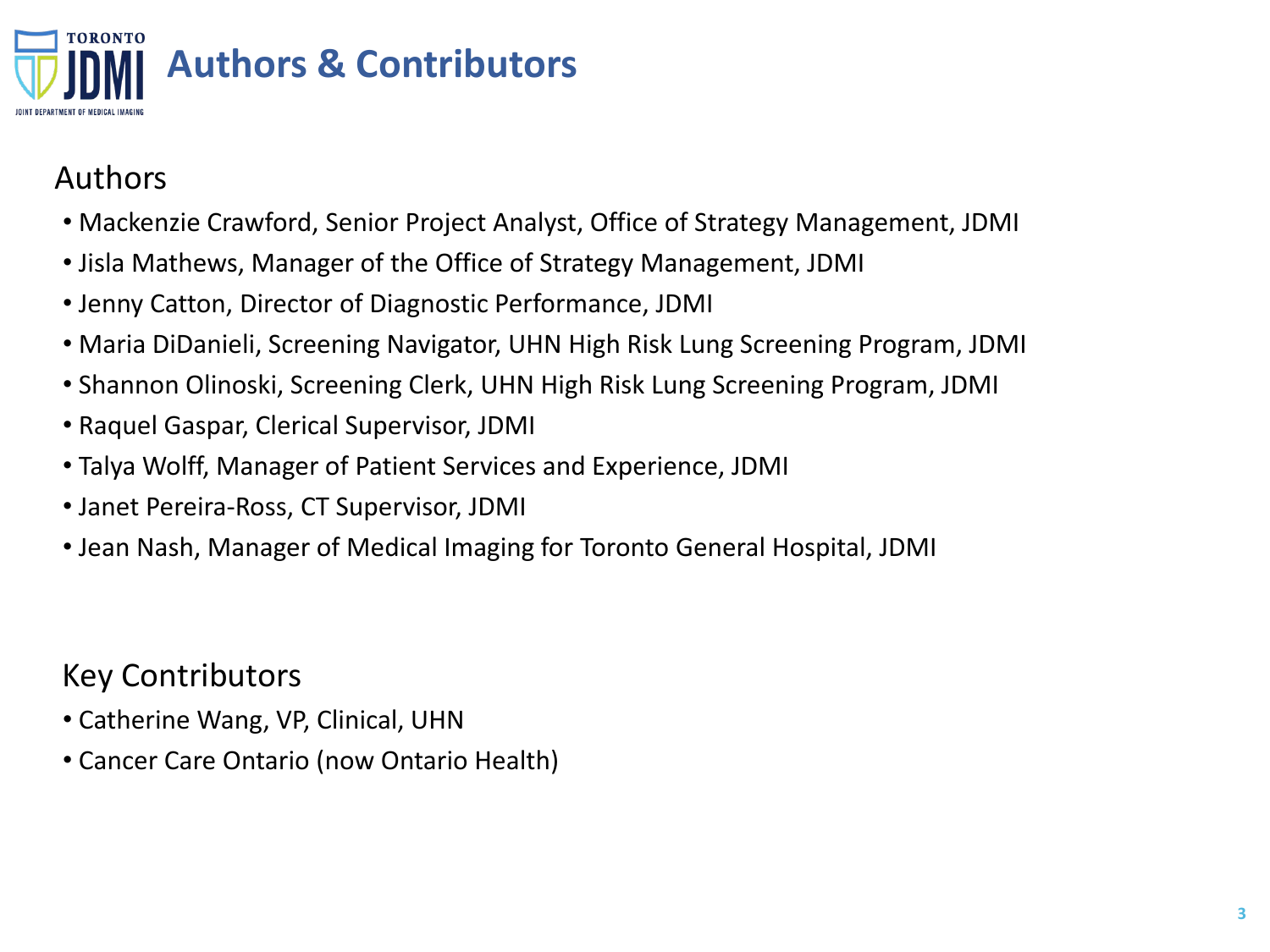

- Lung cancer is the leading cause of cancer death for people in Ontario; more people die from lung cancer than from breast, colon and prostate cancers combined<sup>1</sup>
- •In September 2018, University Health Network (UHN) was selected as a pilot site to implement a Lung Screening program for people at high risk of getting lung cancer
- The pilot aimed to assess the feasibility of screening individuals at high risk for lung cancer using low-dose computed tomography (LDCT)



Source: https://www.uhn.ca/JDMI/Labs\_Tests/CT\_Scan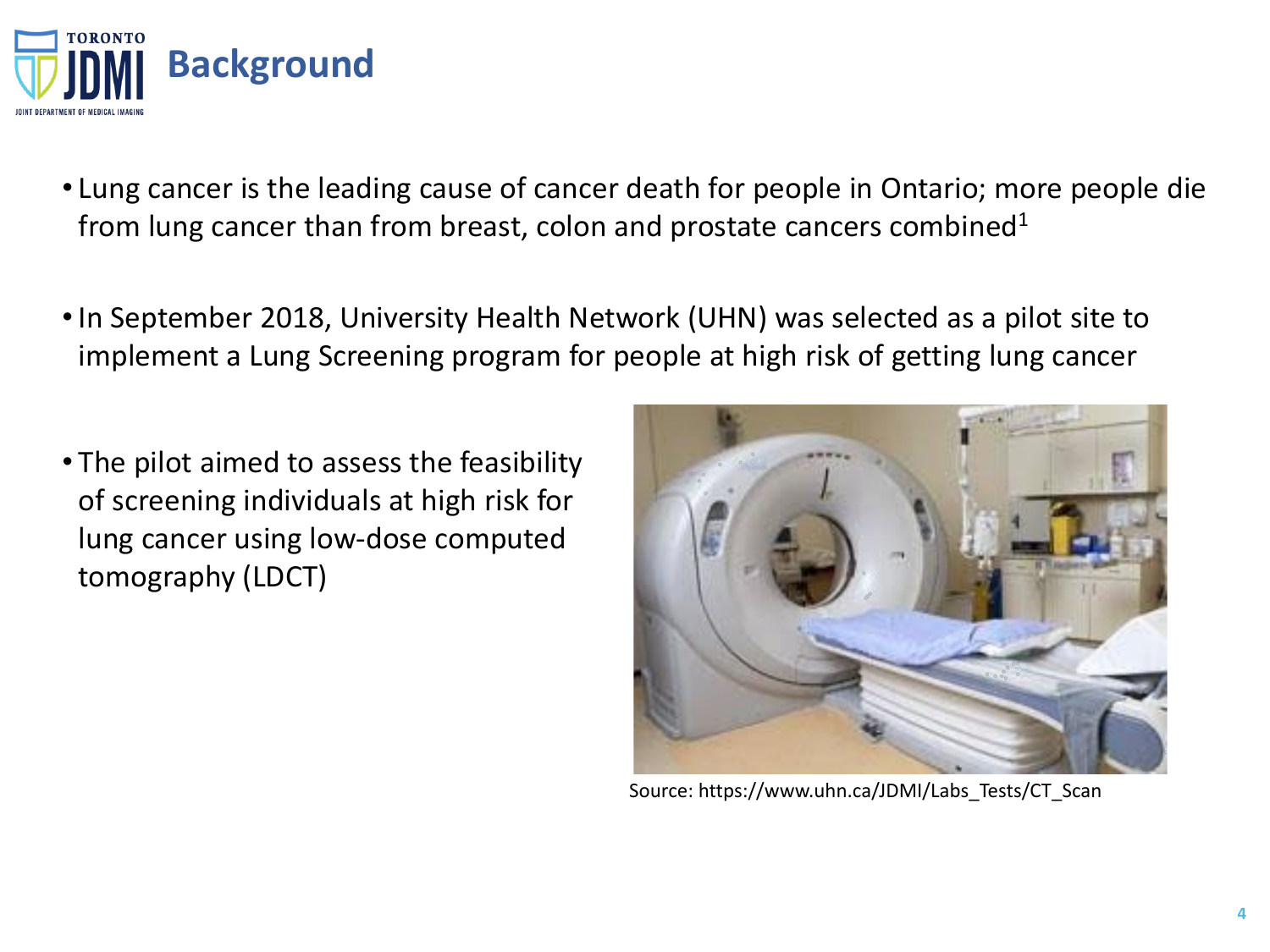

- Pilot processes were designed and trialed between September 2018 and January 2019 and officially launched in February 2019
- The program is delivered by the Screening Clerk and Navigator. As part of the program, all eligible patients receive an in-person screening appointment that consists of 3 key components:
	- 1. Pre-scan discussion on the benefits and risks of screening & consent
	- 2. LDCT scan
	- 3. Smoking cessation counselling session

| <b>Role</b>               | <b>Key Responsibilities for the Program</b>                                                                                                                                                                                                        |  |  |  |  |  |  |
|---------------------------|----------------------------------------------------------------------------------------------------------------------------------------------------------------------------------------------------------------------------------------------------|--|--|--|--|--|--|
| Screening<br>Navigator    | Conducts risk assessment with patients to determine eligibility for the program<br>Leads pre-scan discussion and smoking cessation counselling<br>$\bullet$<br>Guides patient through next steps based on results of the LDCT scan(s)<br>$\bullet$ |  |  |  |  |  |  |
| Screening<br><b>Clerk</b> | Performs scheduling and registration activities<br>$\bullet$<br>Guides patients on the day of their scan<br>$\bullet$                                                                                                                              |  |  |  |  |  |  |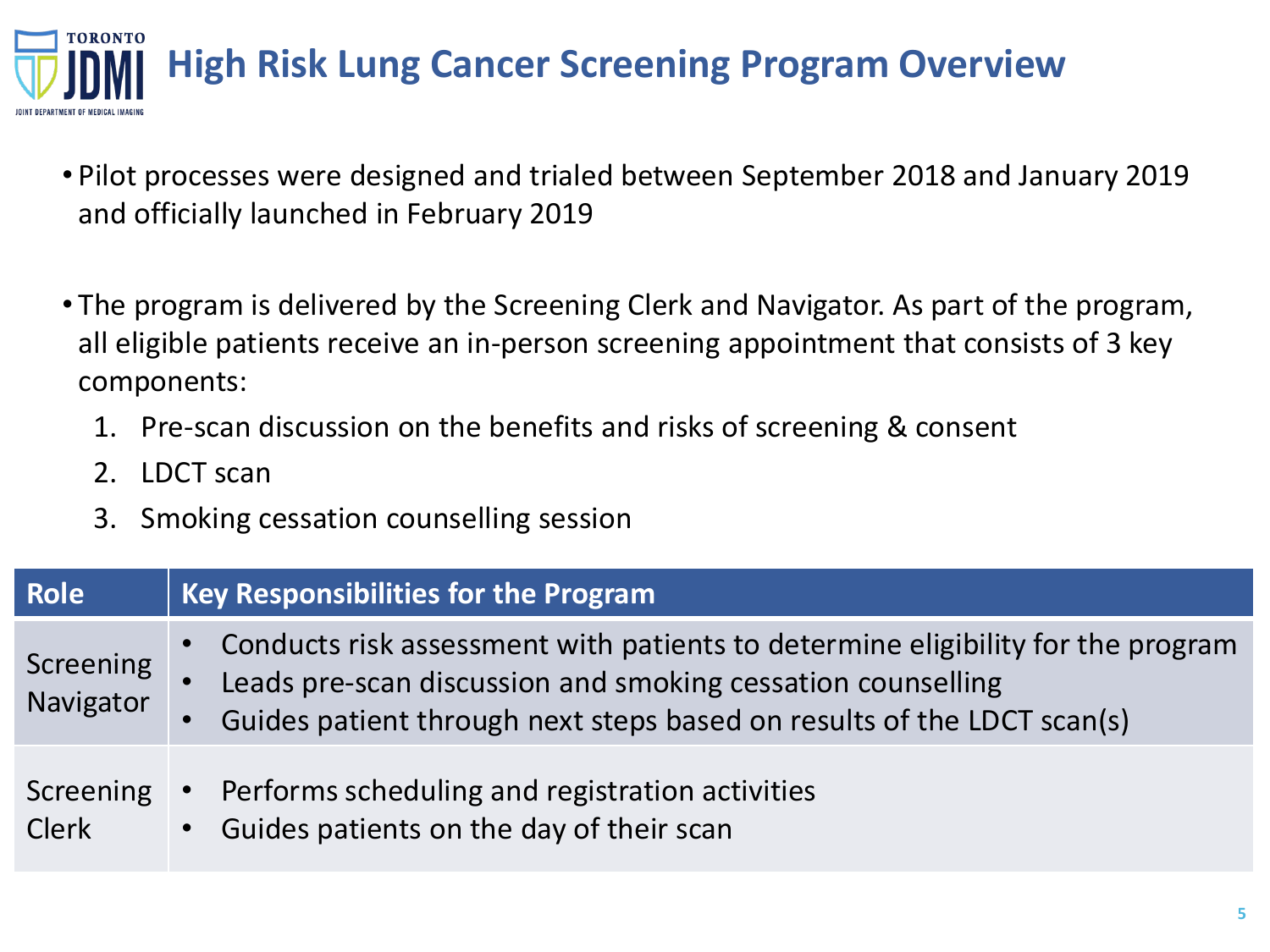

- **Purpose:** Optimize the delivery of activities on the day of the patients scan while ensuring patient satisfaction
- The patient journey was process mapped, trialed and timed with mock participants to ensure consistent flow
- 10-min buffer was built into the workflow to account for any unanticipated delays

|                 | <b>Start Time   End Time</b> |          | <b>Travel &amp;</b><br><b>Change Time</b> | <b>LDCT Scan</b> | Travel &<br><b>Change Time</b> | <b>Smoking</b><br><b>Cessation</b> | <b>Wait Time</b>   |
|-----------------|------------------------------|----------|-------------------------------------------|------------------|--------------------------------|------------------------------------|--------------------|
| H<br>Group      | 12:30 PM                     | 12:40 PM |                                           |                  |                                |                                    |                    |
|                 | 12:40 PM                     | 12:50 PM |                                           |                  |                                |                                    |                    |
|                 | 12:50 PM                     | 1:00 PM  | P <sub>01</sub>                           |                  |                                |                                    | P02, P03, P04, P05 |
|                 | 1:00 PM                      | 1:10 PM  | P02                                       | P01              |                                | P04                                | P03, P05           |
|                 | 1:10 PM                      | 1:20 PM  | P03                                       | P02              | P01                            | P05                                | <b>P04</b>         |
|                 | 1:20 PM                      | 1:30 PM  | P04                                       | P03              | P02                            | P01                                | P05                |
|                 | 1:30 PM                      | 1:40 PM  | <b>PO5</b>                                | <b>P04</b>       | P03                            | P <sub>02</sub>                    |                    |
|                 | 1:40 PM                      | 1:50 PM  |                                           | <b>PO5</b>       | P04                            | P <sub>0</sub> 3                   |                    |
|                 | 1:50 PM                      | 2:00 PM  |                                           | <b>Buffer</b>    | P05                            |                                    |                    |
| $\sim$<br>Group | 2:00 PM                      | 2:10 PM  |                                           |                  |                                |                                    |                    |
|                 | 2:10 PM                      | 2:20 PM  |                                           |                  |                                |                                    |                    |
|                 | 2:20 PM                      | 2:30 PM  | <b>P01</b>                                |                  |                                |                                    | P02, P03, P04, P05 |
|                 | 2:30 PM                      | 2:40 PM  | P <sub>02</sub>                           | <b>PO1</b>       |                                | P04                                | P03, P05           |
|                 | 2:40 PM                      | 2:50 PM  | P <sub>03</sub>                           | P <sub>02</sub>  | P01                            | <b>PO5</b>                         | <b>P04</b>         |
|                 | 2:50 PM                      | 3:00 PM  | P04                                       | <b>PO3</b>       | P02                            | P01                                | <b>PO5</b>         |
|                 | 3:00 PM                      | 3:10 PM  | P05                                       | P04              | P03                            | P02                                |                    |
|                 | 3:10 PM                      | 3:20 PM  |                                           | <b>P05</b>       | P04                            | P03                                |                    |
|                 | 3:20 PM                      | 3:30 PM  |                                           | <b>Buffer</b>    | P05                            |                                    |                    |

**Example of LDCT scan workflow for two groups of patients**

| <b>Maximum Patient Wait Time</b> |                  |  |  |  |  |  |
|----------------------------------|------------------|--|--|--|--|--|
| <b>Patient</b>                   | <b>Wait Time</b> |  |  |  |  |  |
| <b>PO1</b>                       | O                |  |  |  |  |  |
| <b>PO2</b>                       | 10               |  |  |  |  |  |
| P <sub>0</sub> 3                 | 20               |  |  |  |  |  |
| P04                              | 20               |  |  |  |  |  |
| <b>PO5</b>                       | 30               |  |  |  |  |  |
| <b>Maximum</b>                   |                  |  |  |  |  |  |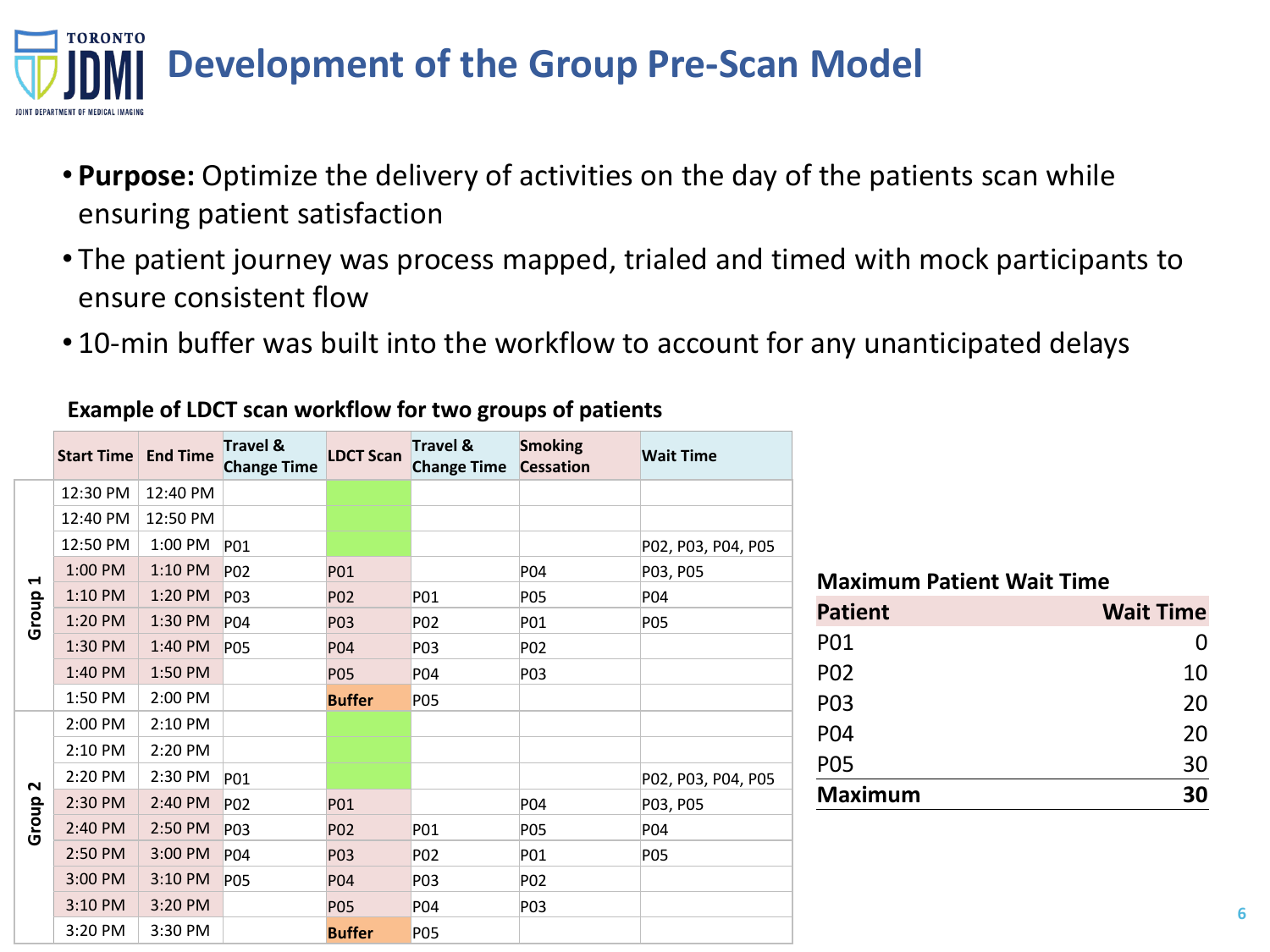

The following activities occur on the day of the patients scan

| #              | <b>Activity</b>                                                                                                                                | <b>Duration (for</b><br>each patient) |
|----------------|------------------------------------------------------------------------------------------------------------------------------------------------|---------------------------------------|
|                | Patients arrive in groups of five and start their journey by registering<br>with the Screening Clerk                                           | 5 min                                 |
| $\overline{2}$ | Once registered, patients are guided to their pre-scan and, as a group,<br>receive a presentation of the benefits and harms of screening       | 15-20 min                             |
| $\overline{3}$ | Each patient has a private conversation with the Screening Navigator to<br>decide whether or not to proceed with the LDCT scan                 | 5 min                                 |
| $\overline{4}$ | If the patient provides consent, they are guided to the CT scanner by the<br><b>Screening Clerk</b>                                            | 5 min                                 |
| 5              | Each patient receives a CT scan                                                                                                                | $10 \text{ min}$                      |
| 6              | Interested patients that currently smoke return to the pre-scan room to<br>complete a smoking cessation counselling session with the Navigator | 15-20 min                             |
|                | Total                                                                                                                                          | 55-65 min                             |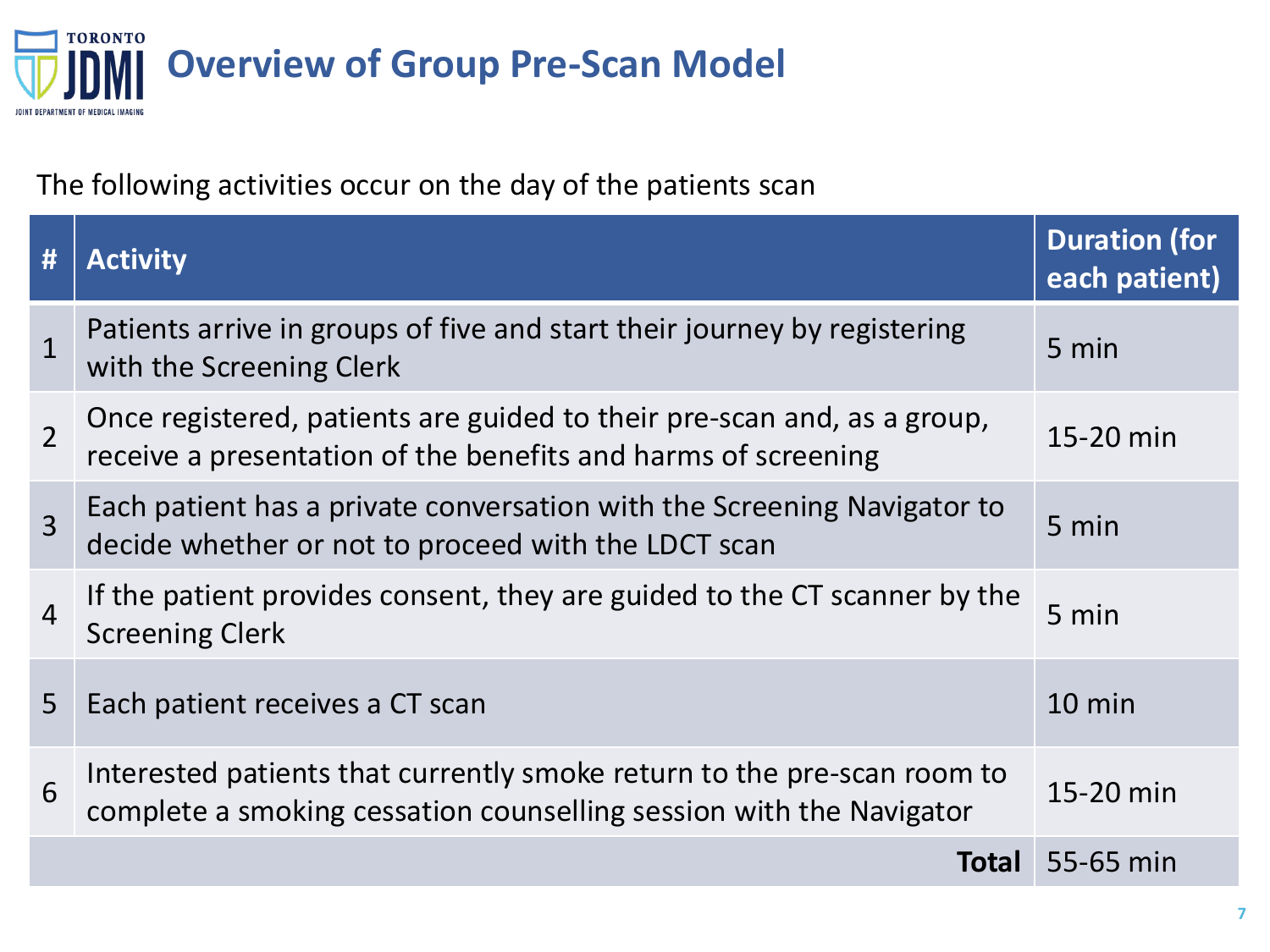

- •**478** LDCT scans completed using this model at UHN
- •**25%** increase in patients scanned per hour through use of group pre-scan (5 patients per hour vs. 4 patients per hour)  $^2$
- •**50%** increase in number of patients seen per day through use of group pre-scan (10 vs. 15 patients)

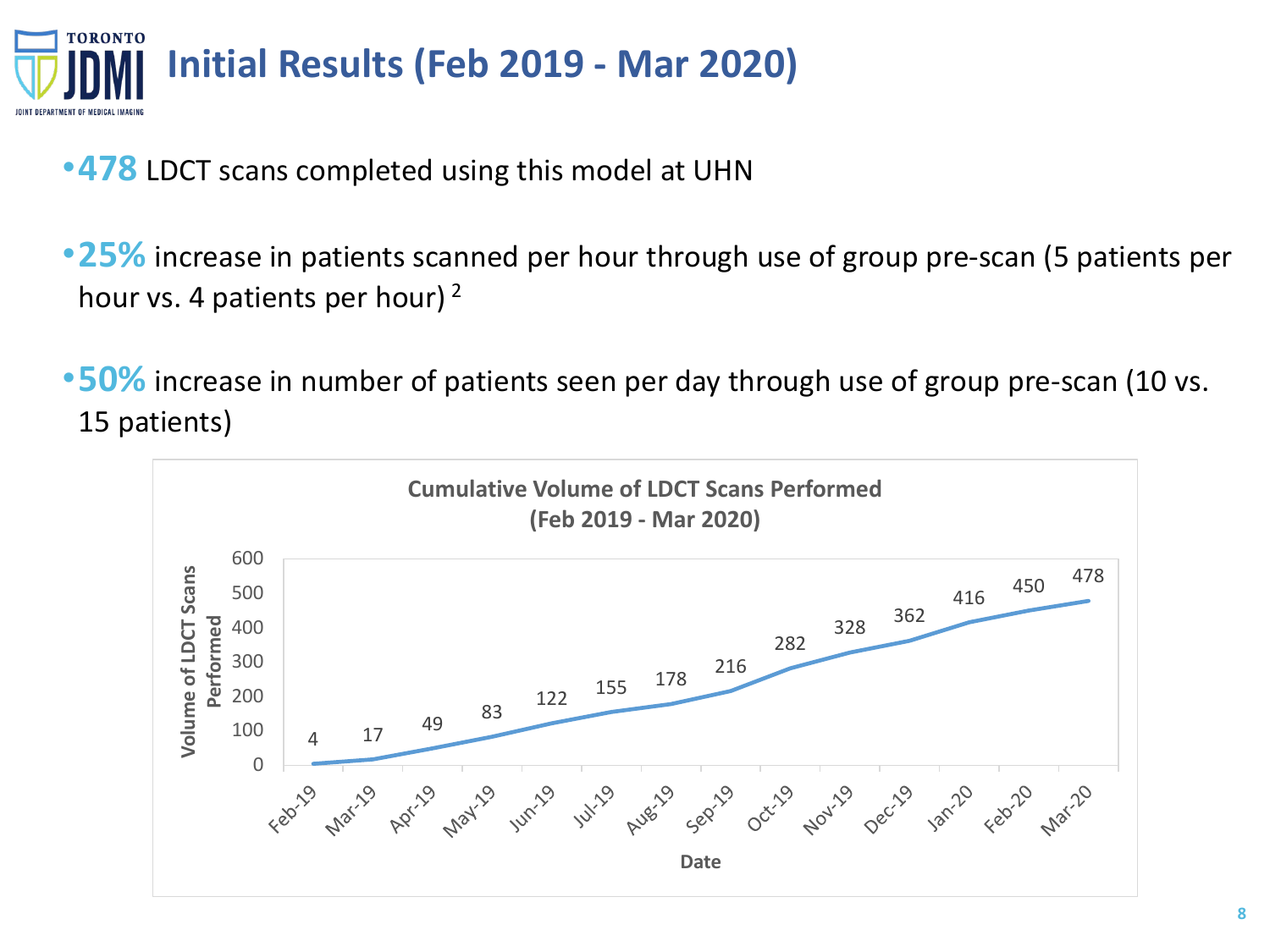

# **Challenges**

- •Impact of late arrivals or no-shows on delaying the process
- •Group pre-scan model may not work if:
	- A patient requires language aides (e.g., language line, interpreters, or family)
	- Patients are not comfortable learning about the benefits and risks of screening in a group setting

# **Benefits**

- This model optimizes CT scanner utilization by ensuring minimal wait time for each patient and minimal scanner downtime in between patients
- The model also enables CT technologists to provide dedicated focus to screening participants

# **Opportunity for Learnings**

• The group pre-scan model could inform delivery of care for other screening programs that require coordinated pre-scan activities or educational components that can be shared in a group setting